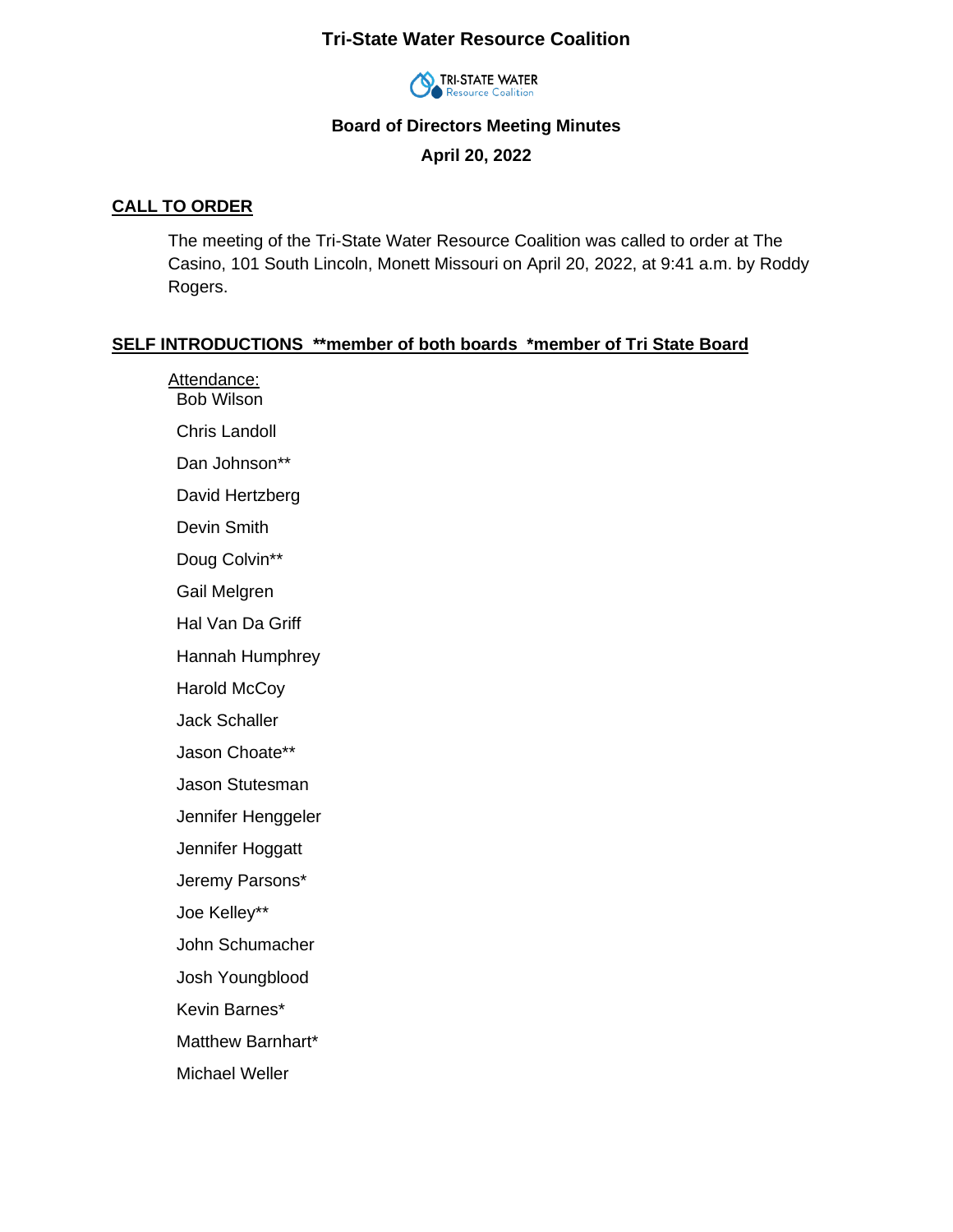

Mike Beatty\* Mike Klem Pete Rauch Roddy Rogers Skip Schaller\*\* Steve Stodden\*\* TJ Whatley Travis Cossey Absent Kendall Powell \*

## **APPROVAL OF PREVIOUS MINUTES**

Matt Barnhart made a motion to approve the minutes from the August 18, 2021, meeting. Jason Choate seconded. The motion passed.

## **COMMITTEE REPORTS**

Executive Committee: The Bylaws say officers may serve for two consecutive 1-year terms. The current officers have continued to serve halfway through their second year. Matt Barnhart motioned that the current officers be approved to serve this second-year term through the end of the year at which point a new slate will need to be established and voted on. Steve Stodden seconded, and motion passed. Roddy appointed a nominating committee of Skip Schaller, Matt Barnhart, and Steve Stodden to which he will submit a 2023 slate of officers to be voted on in November.

Financial: Skip Schaller reported that the Money Market account has a little over \$230,000 and the checking account balance is \$8,586.65. Dues will bolster the accounts for bills to be paid.

Technical: PAS funding studies status was covered in the earlier JMUC meeting. Held discussion on replacing Roddy on the Technical Committee. Jason Choate was proposed as a good candidate. Roddy will contact Jason after the meeting to see if he can serve.

Legal: covered in JMUC meeting.

COE Report: COE Project Manager Jennifer Henggeller gave an update on status of the reallocation. Over the last year several meetings were held to respond to comments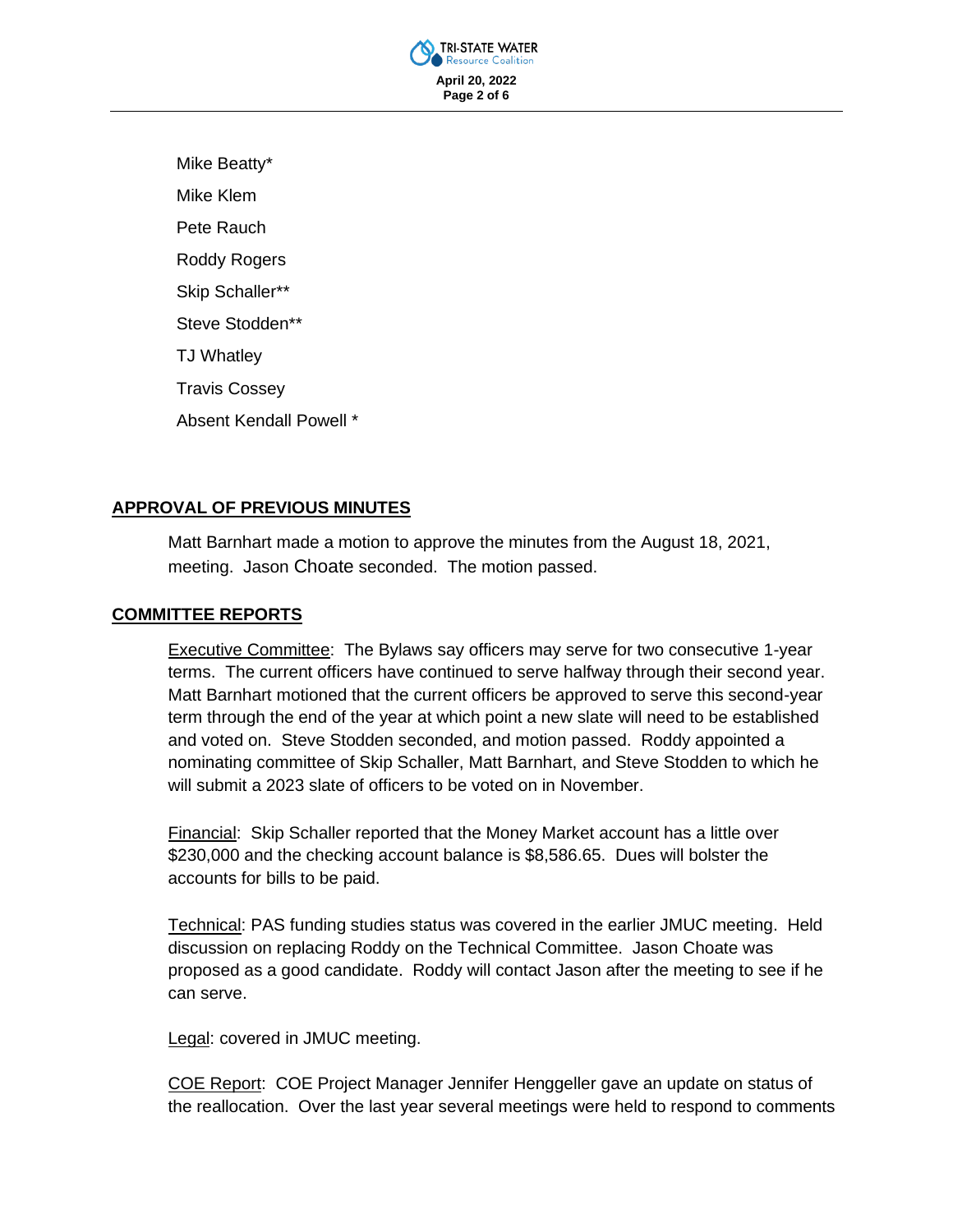

and to discuss various items concerning the reallocation report. These included Coordination meetings with Wildlife and Conservation, SWPA, legal counsel, and the next level of supervision and approval (Division). A cultural resources agreement was signed in June 2021 which gives parameters on funding required to do additional survey work around Stockton. There are 53 miles of shoreline left to survey with the exact number of sites unknown. One third of the 53 miles is not required to be surveyed due to topography. This is mostly covered by operations and maintenance funding. Hydropower (SWPA) wanted an outside, independent review of how hydropower benefits were calculated and that was done. "Results loss of load" modeling is the gold standard modeling approach but neither the COE nor SWPA used that model. The consultant hired by the COE didn't endorse the method used but said it is reasonable for reallocation and was complete. SWPA is familiar with the process and was involved throughout the process.

In an August 2021 meeting with Division HQ, Dam Safety asked for the study to be put on hold until performing a second risk assessment to evaluate the safety ratings. Stockton is under consideration to be changed from a 4 to a 3 which could require dam modifications and a waiver for the reallocation. The Hydro Division has updated flood info with respect to consequences downstream. That, combined with a second risk assessment resulted in the District recommending the DSAC rating be changed back to a four.

Updated methods of evaluating risks in the COE portfolio of dams rating methods has been endorsed by HQ. The dam safety oversight group is meeting April 21, 2022, and will make a final decision on the rating. Changing back to a four will result in the total reallocation being possible instead of one half at a time.

The next major milestone meeting is scheduled for May 3 at which time it is the intention to seek that the agency endorse the tentatively selected plan of 45,750 acre feet and an additional 49,000 acre feet with 1.87 foot pool raise, rounded up to 1.9. A premeeting is also scheduled to review and take comments.

Additional discussion was held on withdrawal limits and the amount of total usable storage, both of which were covered in the King and Spalding SWPA comment response document. The COE will look more closely at total usable storage amount.

Entities will likely need to make a decision on taking water in the next year or so. The schedule and final report depend on the upcoming (pre)meeting decisions. Targeting submission of final report to HQ in August after which they have 3 months to review. If there are additional comments or work it could take longer.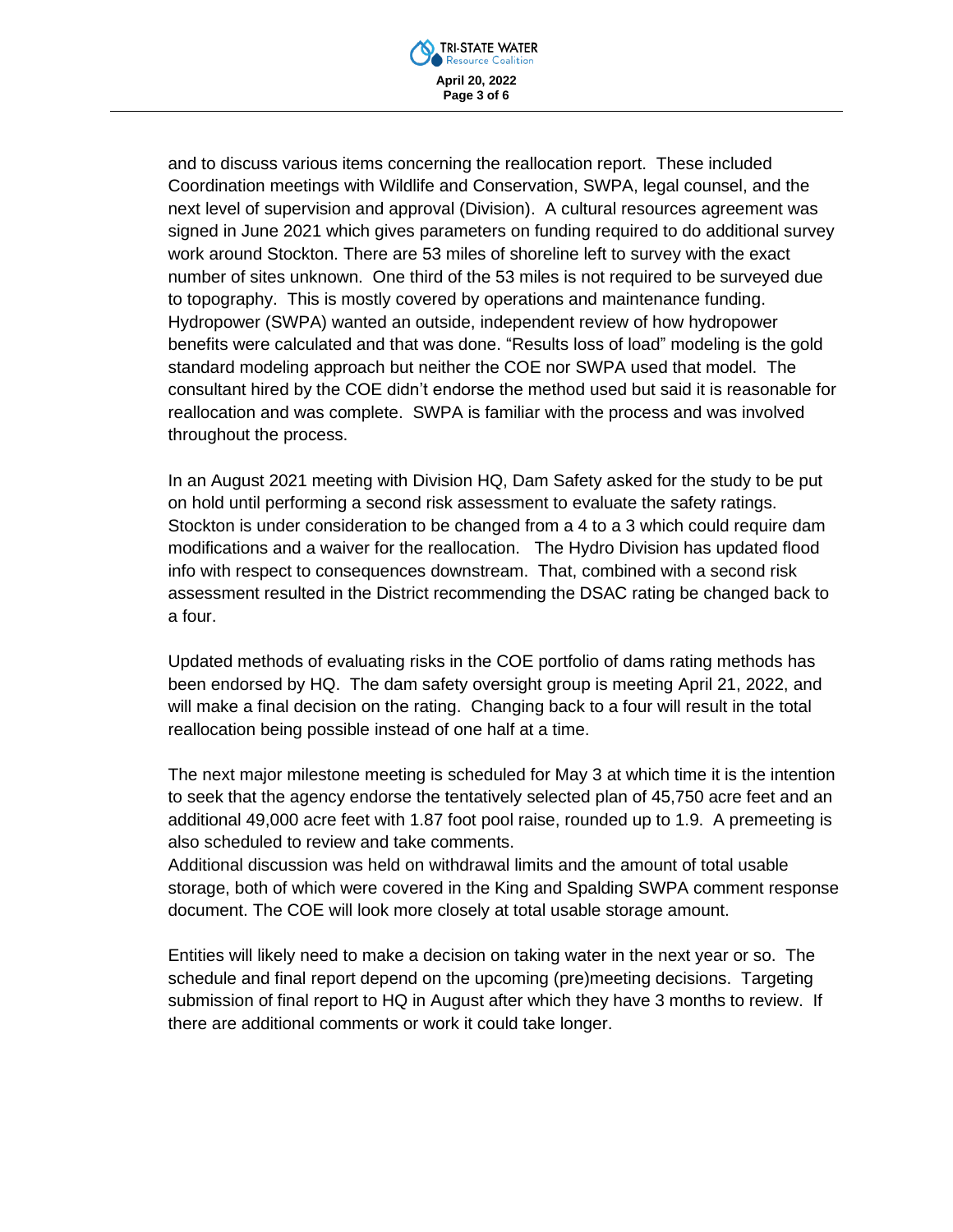

If, in the future, the dam rating goes down to a 3, SWMO Water would be notified, any major repairs or rehab would be paid by the owner, with a 15% factor on top of construction for what the user owes.

DSAC ratings are tied to 10-year assessments. Inspections are done every 5 years if there are no other changes to the dam. The next reassessment is scheduled for 2024. Schedule is subject to multiple levels of approval, but entities need to think if they are in or out on taking and paying for storage. This has taken 15 years and there likely will not be another opportunity to get water storage like this. There was discussion on the precedent set for Mark Twain users to take water at a later date. The importance/requirement of a staging plan was discussed, particularly if the State were to fund and or hold the allocation.

DNR Report: Michael Weller reported that the multipurpose fund will supplement the PAS funding to reimburse work for planning studies and legal expenses. A spreadsheet was presented showing the breakdown of expenses for studies and legal expenses. The floor was opened for comments or questions.

Hannah Humphreys-DNR, reported that funding from legislative community grant programs will be better defined in the first week of May when the amount of money that is available will be known. At that time, applications may be made. ARPA has a 50% match requirement; that is an affordability challenge. The engineering, contractors, supply chain issues will be additional challenges. Current parameters call for projects to be completed by 2026. Possible legislation is being considered to extend deadlines. Application portal will be opening mid may. Call if questions.

Dues: Roddy shared a spreadsheet of a proposed/estimated budget based on office costs, National Water Supply Alliance dues, MPUA dues, travel, insurance, salaries, and other expenses. In the past dues were split 80/20 Tri State/JMUC. It was suggested to reverse the split to fund JMUC more as more expenses will be running through the JMUC going forward. The total estimated budget (for both Tri State and JMUC) is \$246,000.

We need to consider whether or not to also increase the flat fees if the connection-based fees increase.

Reallocation costs will be placed with the JMUC as well as the planning studies, so most expenses will be there, and we should have enough to float \$50,000-70,000 based on current pending billings.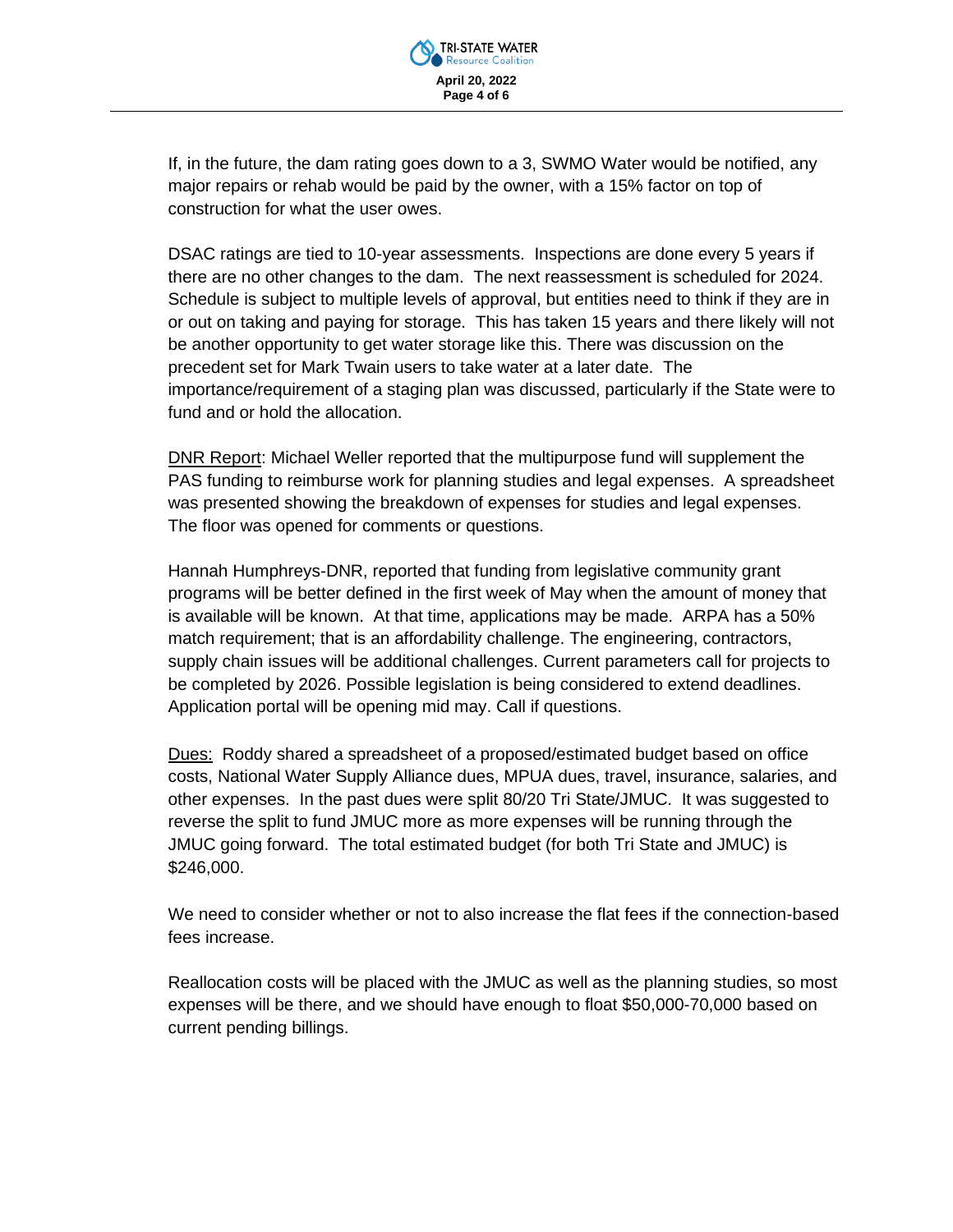

Roddy presented spreadsheets showing last year's dues by entity as well as alternate calculations using different fractions of the primacy fee multiplier and what the resulting dues for each entity would be for each alternate.

Tri state has money in the bank to operate on, but JMUC needs additional funding. After discussion, Roddy recommended 30-40 % of the primacy fee be used as a multiplier. The number of connections for each entity can be found on the DNR web site. Members will review and adjust as necessary upon receiving their respective invoice.

Jason Choate proposed that JMUC members' dues go 100% to JMUC to fund JMUC (and they will still be members of Tri State); and dues of Tri State members that aren't yet in the JMUC to go 100% to Tri State. After discussion using one third of the primacy fee rate as a multiplier to connections was the consensus.

There were two motions—one for JMUC and one for Tri State, first 1/3 of primacy fee increase x connections to determine dues for each entity and 100% of dues for each JMUC member will go to the JMUC and JMUC members are still members of both organizations and Tri State members' dues who have yet to join the JMUC will go 100% to Tri State. Motion to approve for SWMO was made by Skip Schaller, seconded by Doug Colvin, motion passed. Motion for Tri-State was made by Steve Stodden, Jeremy Parsons second, and motion passed.

Future consideration: Gail Melgren suggestion to add to bylaws that the memberships are connected to each other. Obligate JMUJC to continue to participate in Tri-State. Steve Stodden recommended a review of the bylaws before making any changes.

### **OTHER BUSINESS**

Dan Johnson brought up the need to set-up a Joplin City Council special work session, do study, do projections, housing market going crazy, very important when we can meet and do this. Looking at June 13. It was noted that the rate study defining gaps and amounts is on the SWMO on website.

Final thoughts: Gail shared her vision for the group to energize post Covid, encouraged continuation of participation, leadership level by showing up quarterly and Roddy was officially welcomed by the group as the new Executive Director.

Remaining 2022 Meetings are scheduled for August 17 and November 2.

### **ADJOURNMENT**

The meeting was adjourned at 11:21 a.m.